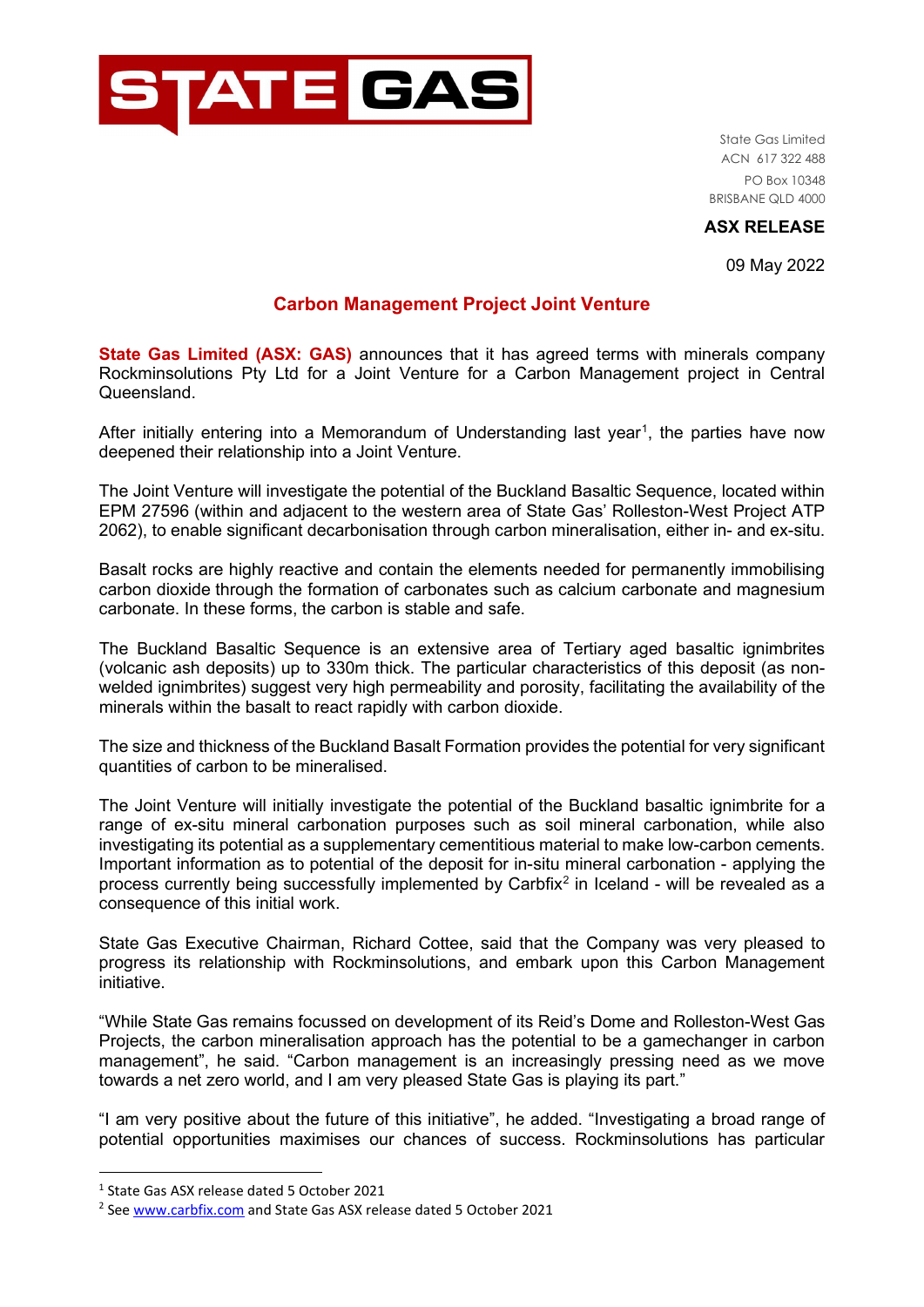strengths in basalt geology, and combining these with State Gas' operational expertise will optimise the outcomes."

The Carbfix in situ mineralisation process is one attracting significant international attention, with the US Department of Energy demonstrating the technology at Washington state, and Rio Tinto recently announcing a project in Minnesota, USA $^{\rm 3}$  $^{\rm 3}$  $^{\rm 3}$ .

The process involves dissolving the carbon dioxide in water, creating a stable solution which can be readily pumped into formations much shallower than those required for traditional carbon sequestration. The high porosity of the Buckland Basalts is expected to facilitate the retention of the carbonated water without the need for a geological seal. As a result, the Carbfix process has the potential to provide a more secure carbon storage solution at substantially lower cost than traditional processes. In its trials in Iceland, Carbfix has found this process has resulted in more than 95% of carbon mineralising underground within two years.

Under the terms of the Joint Venture State Gas will undertake investigatory works to progressively farm-in to Rockminsolutions' EPM 27596. Initial works of drilling two chipholes into the formation are expected to be undertaken this year. These holes will provide samples for laboratory analysis and to commence the ex-situ studies.

Should the potential of the Formation for carbon management be proved, the options for development include establishment of hydrogen manufacture, direct air capture, or creation of a commercial carbon management hub in Central Queensland.



Map showing location of Joint Venture Project [

<span id="page-1-0"></span><sup>3</sup> https://www.riotinto.com/news/releases/2022/DOE-backs-Rio-Tinto-led-team-to-explore-carbon-storage-at-Tamarack